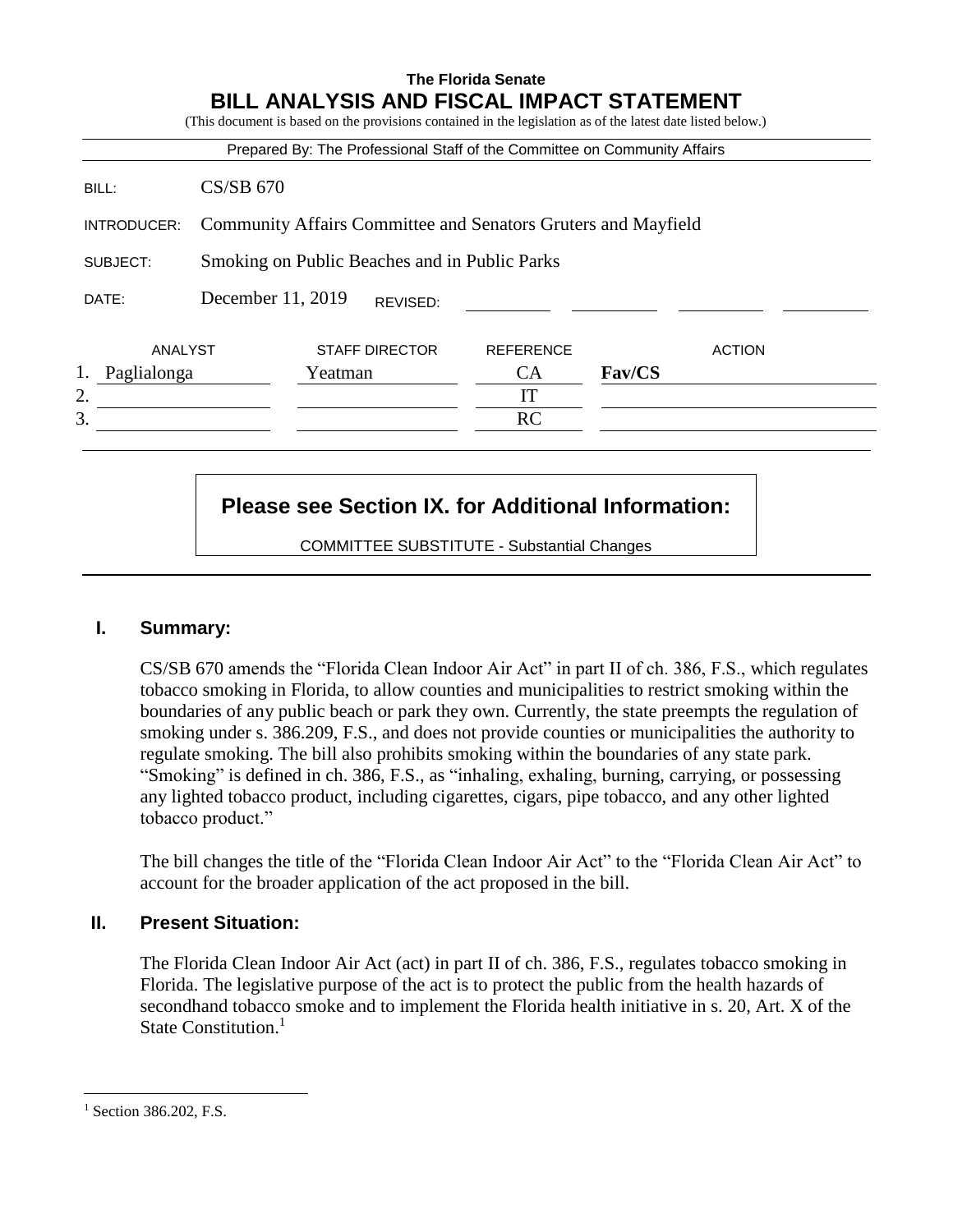$\overline{a}$ 

## **Florida Constitution**

On November 5, 2002, the voters of Florida approved Amendment 6 to the State Constitution, which prohibits tobacco smoking in enclosed indoor workplaces. Codified as s. 20, Art. X, Florida Constitution, the amendment defines an "enclosed indoor workplace," in part, as "any place where one or more persons engages in work, and which place is predominantly or totally bounded on all sides and above by physical barriers … without regard to whether work is occurring at any given time." The amendment defines "work" as "any persons providing any employment or employment-type service for or at the request of another individual or individuals or any public or private entity, whether for compensation or not, whether full or part-time, whether legally or not." The amendment provides limited exceptions for private residences "whenever they are not being used commercially to provide child care, adult care, or health care, or any combination thereof," retail tobacco shops, designated smoking guest rooms at hotels and other public lodging establishments, and stand-alone bars.

The constitutional amendment directed the Legislature to implement the "amendment in a manner consistent with its broad purpose and stated terms." The amendment required that implementing legislation have an effective date of no later than July 1, 2003, and required that implementing legislation provide civil penalties for violations; provided for administrative enforcement, and required and authorized agency rules for implementation and enforcement. The amendment further provided that the Legislature may enact legislation more restrictive of tobacco smoking than that provided in the Florida Constitution.

## **Florida's Clean Indoor Air Act**

The Legislature implemented the smoking ban by enacting ch. 2003-398, L.O.F., which amended pt. II of ch. 386, F.S., and created s. 561.695, F.S., of the Beverage Law. The act, as amended, implements the constitutional amendment's prohibition. Specifically, s. 386.204, F.S., prohibits smoking in an enclosed indoor workplace unless the act provides an exception. The act adopts and implements the amendment's definitions and adopts the amendment's exceptions for private residences whenever not being used for certain commercial purposes;<sup>2</sup> stand-alone bars;<sup>3</sup> designated smoking rooms in hotels and other public lodging establishments;<sup>4</sup> and retail tobacco shops, including businesses that manufacture, import, or distribute tobacco products and tobacco loose leaf dealers.<sup>5</sup>

Section 386.207, F.S., provides for enforcement of the act by the Department of Health (DOH) and the Department of Business and Professional Regulation (DBPR) within each department's specific areas of regulatory authority. Sections 386.207(1) and 386.2125, F.S., grant rulemaking authority to the DOH and the DBPR and require that the departments consult with the State Fire Marshal during the rulemaking process.

<sup>2</sup> Section 386.2045(1), F.S. *See also* definition of the term "private residence" in s. 386.203(1), F.S.

<sup>3</sup> Section 386.2045(4), F.S. *See also* definition of the term "stand-alone bar" in s. 386.203(11), F.S.

<sup>4</sup> Section 386.2045(3), F.S. *See also* definition of the term "designated guest smoking room" in s. 386.203(4), F.S.

<sup>5</sup> Section 386.2045(2), F.S. *See also* definition of the term "retail tobacco shop" in s. 386.203(8), F.S.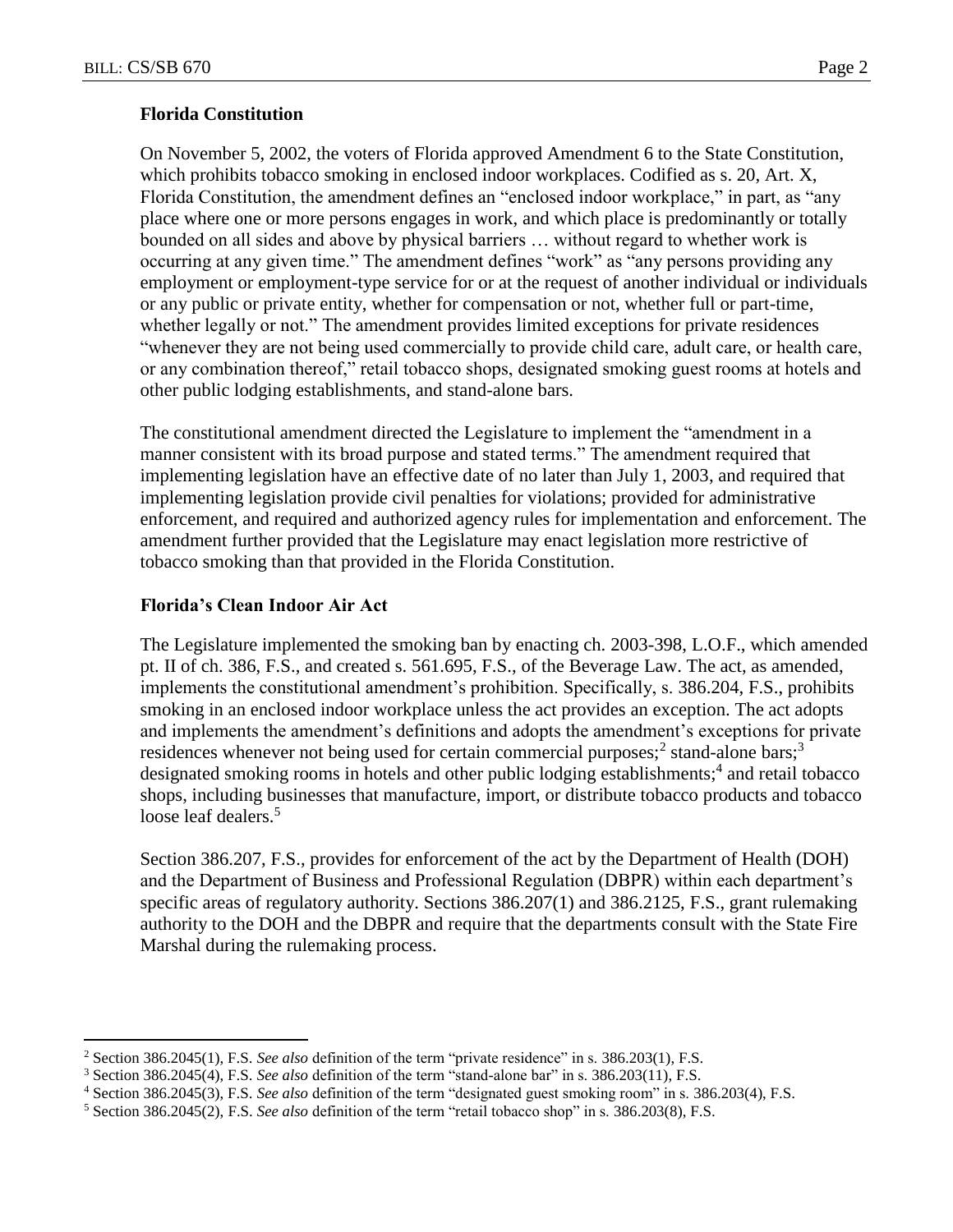Section 386.207(3), F.S., provides penalties for violations of the act by proprietors or persons in charge of an enclosed indoor workplace.<sup>6</sup> The penalty for a first violation is a fine of not less than \$250 and not more than \$750. The act provides fines for subsequent violations in the amount of not less than \$500 and not more than \$2,000. Penalties for individuals who violate the act are provided in s. 386.208, F.S., which provides for a fine of not more than \$100 for a first violation and not more than \$500 for a subsequent violation. The penalty range for an individual violation is identical to the penalties for violations of the act before the implementation of the constitutional smoking prohibition.

#### **Smoking Prohibited Near School Property**

Section 386.212(1), F.S., prohibits smoking by any person under 18 years of age in, on, or within 1,000 feet of the real property comprising a public or private elementary, middle, or secondary school between the hours of 6 a.m. and midnight. The prohibition does not apply to any person occupying a moving vehicle or within a private residence.

#### **Enforcement**

Section 386.212(2), F.S., authorizes law enforcement officers to issue citations in the form as prescribed by a county or municipality to any person violating the provisions of s. 386, F.S., and prescribes the information that must be included in the citation.

The issuance of a citation under s. 386.212(2), F.S., constitutes a civil infraction punishable by a maximum civil penalty not to exceed \$25, or 50 hours of community service or, where available, successful completion of a school-approved anti-tobacco "alternative to suspension" program.<sup>7</sup>

If a person fails to comply with the directions on the citation, the person will waive his or her right to contest the citation, and the court may issue an order to show cause.<sup>8</sup>

#### **Regulation of Smoking Preempted to State**

Section 386.209, F.S., provides that the act expressly preempts regulation of smoking to the state and supersedes any municipal or county ordinance on the subject.

As an exception to the state's preemption of smoking regulation, s. 386.209, F.S., permits school districts to further restrict smoking by persons on school district property.

Regarding the issue of preemption, a Florida Attorney General Opinion concluded that the St. Johns Water Management District could not adopt a regulation prohibiting smoking by all persons on district property.<sup>9</sup> The Attorney General reasoned that s. 386.209, F.S., represents a clear expression of the legislative intent that the act preempts the field of smoking regulation for indoor and outdoor smoking. The Attorney General noted that the 2011 amendment of

 $\overline{a}$ 

<sup>6</sup> The applicable penalties for violations by designated stand-alone bars are set forth in s. 561.695(8), F.S.

<sup>7</sup> Section 386.212(3), F.S.

<sup>8</sup> Section 386.212(4), F.S.

<sup>9</sup> Op. Att'y Gen. Fla. 2011-15 (July 21, 2011). *See also*, Op. Att'y Gen. Fla. 2005-63 (November 21, 2005), which opined that a municipality is preempted from regulating smoking in a public park other than as prescribed by the Legislature.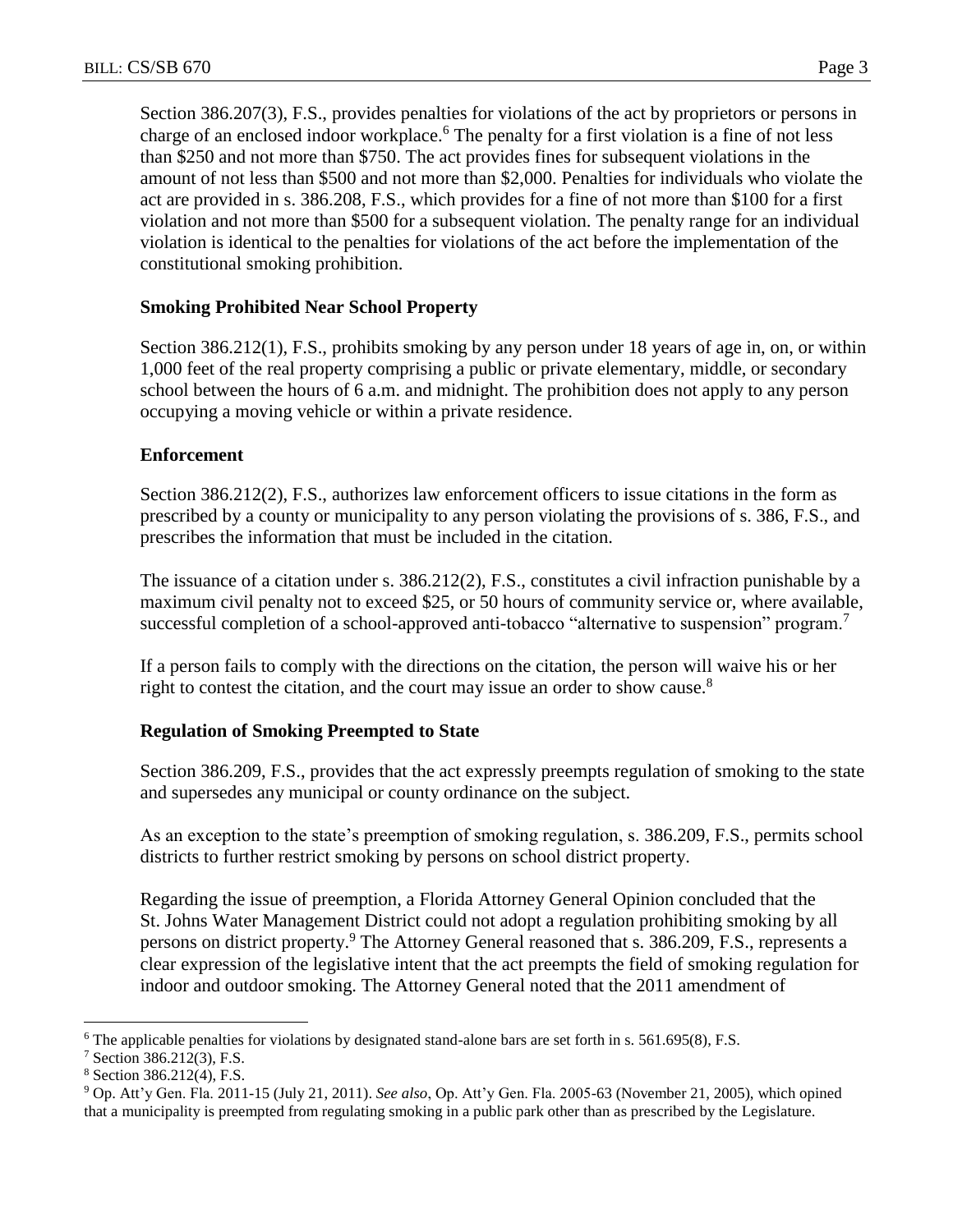s. 386.209, F.S.,<sup>10</sup> authorizes school districts to prohibit smoking on school district property and concluded that further legislative authorization would be required for the water management district to regulate smoking on its property.

## **Public Beaches in Florida**

Florida has 825 miles of sandy coastline, attracting over 18 million tourists each year.<sup>9</sup> A significant portion of Florida's beaches is publically-owned, including federally-owned areas managed by the National Park Service, parts of Florida's 175 state parks, and the many beaches owned and managed by local governments on the coast.<sup>10</sup> There is no specific definition of "public beach" in the Florida Statutes, and whether a beach is considered public or private depends on factors such as ownership and access. $^{11}$ 

Florida law ensures the public's reasonable access to beaches.<sup>12</sup> The Florida Constitution states that the "title to lands under navigable waters, within the boundaries of the state … including beaches below mean high water lines, is held by the state, by virtue of its sovereignty, in trust for all the people."<sup>13</sup> This section is commonly known as the "public trust doctrine."<sup>14</sup> The mean high-water line is the boundary between the publically-owned foreshore (alternately covered and uncovered by the tide) and the dry sand above the line, which may be privately owned.<sup>15</sup> Unless the dry sand is already owned for public use, the private beachfront property extends to the mean high-water line.

 $\overline{a}$ 

<https://www.nps.gov/cana/learn/nature/index.htm> (last visited Nov. 13, 2019). Canaveral National Seashore's 24 miles of undeveloped beach is the longest such stretch on the east coast of Florida; National Park Service, Gulf Islands National Seashore, *Things To Do*,<https://www.nps.gov/guis/planyourvisit/things2do.htm> (last visited Nov. 13, 2019). Gulf Islands National Seashore stretches for 160 miles along the coasts of both Florida and Mississippi; DEP, *Beaches and Coasts at Florida State Parks*, https://www.floridastateparks.org/learn/beaches-and-coasts-florida-state-parks (last visited Nov. 13, 2019). Florida's state parks include 100 miles of beaches; DEP, *Map of Florida's Coastal Counties*,

<https://floridadep.gov/fco/fcmp/documents/map-floridas-coastal-counties> (last visited Nov. 13, 2019); Office of Economic & Demographic Research, *Annual Assessment of Florida's Water Resources and Conservation Lands*, *2018 Edition*, 9, 17 (2018), *available at* [http://edr.state.fl.us/content/natural-resources/LandandWaterAnnualAssessment\\_2018Edition.pdf](http://edr.state.fl.us/content/natural-resources/LandandWaterAnnualAssessment_2018Edition.pdf) (last visited Nov. 13, 2019). Beaches in coastal counties are important for tourism and Florida's "brand"; DEP, Florida Coastal Management Program, *Final Assessment and Strategies*, *FY 2016 – FY 2020*, 30 (2015) *available at* [https://floridadep.gov/sites/default/files/FCMP\\_FY2016-20\\_Assessment.pdf](https://floridadep.gov/sites/default/files/FCMP_FY2016-20_Assessment.pdf) (last visited Nov. 13, 2019). Based on shoreline access sites, there are approximately 439 miles of public saltwater beach in Florida.

<sup>10</sup> Chapter 2011-108, L.O.F.

<sup>&</sup>lt;sup>9</sup> Department of Environmental Protection, *Beaches*, *https://floridadep.gov/water/beaches* (last visited at Nov 13, 2019). <sup>10</sup> National Park Service, Canaveral National Seashore*, Nature and Science*,

 $11$  Section 161.021(1), F.S. "Public access" is defined as "the public's right to laterally traverse the sandy beaches of this state where such access exists on or after July 1, 1987, or where the public has established an accessway through private lands to lands seaward of the mean high tide or water line by prescription, prescriptive easement, or any other legal means, development or construction shall not interfere with such right of public access unless a comparable alternative accessway is provided."

 $12$  Section 187.201(8)(a), F.S.

 $13$  FLA CONST. art. X, s. 11.

<sup>14</sup> University of Florida, Sea Grant Florida, *Beaches*,<https://www.flseagrant.org/wateraccess/beaches/> (last visited Nov. 13, 2019).

<sup>&</sup>lt;sup>15</sup> Section 177.28, F.S.; Section 177.27(9), (14), F.S. The full definition of "foreshore" is "the strip of land between the mean high-water and mean low-water lines that is alternately covered and uncovered by the flow of the tide." "Mean high water" is defined as the average height of the high waters over a 19-year period.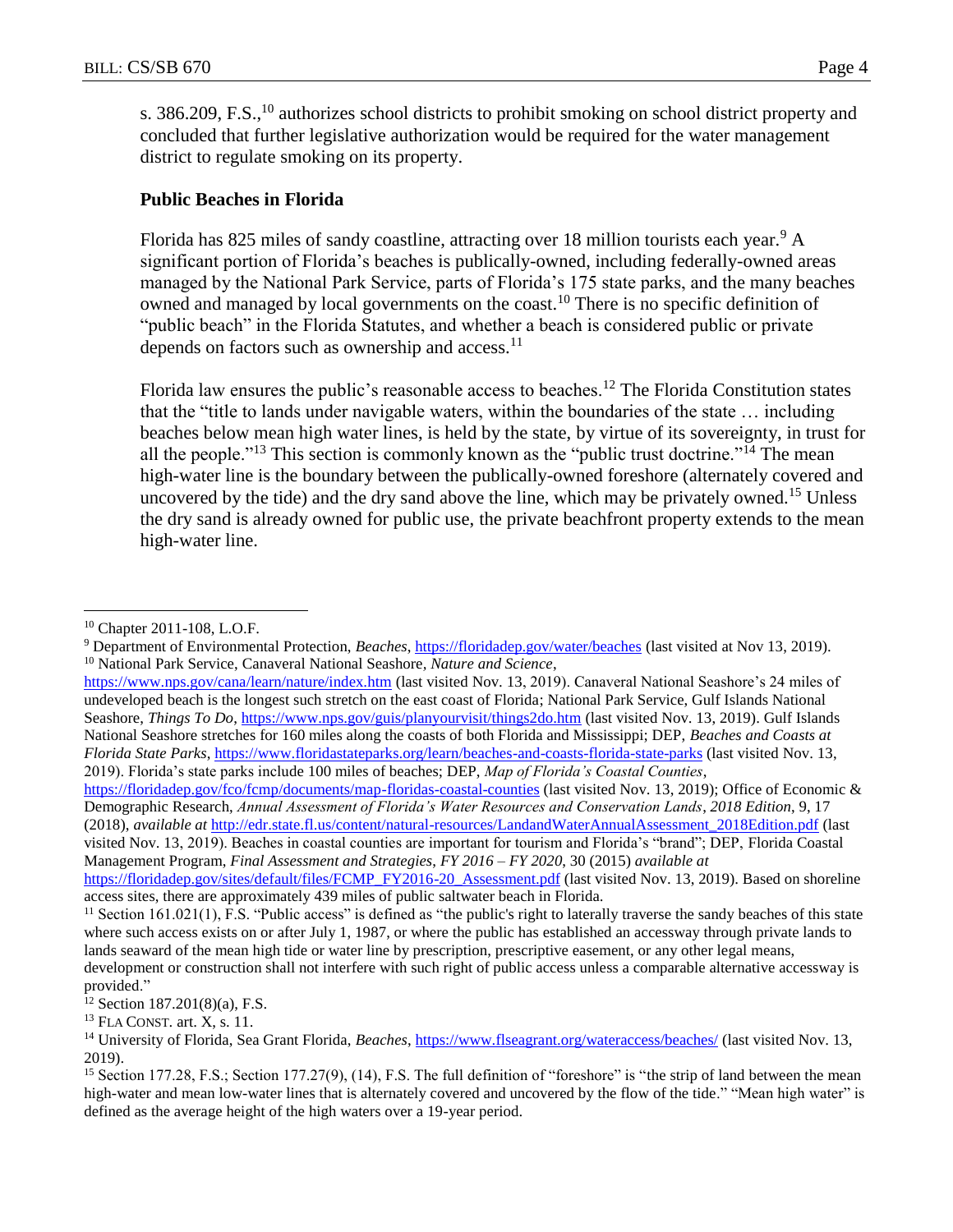The courts have recognized the public's ability to acquire rights to the dry sand areas of privately owned sections of a beach. In 1974, the Florida Supreme Court established the "customary use doctrine" in Florida when it held: "[i]f the recreational use of the sandy area adjacent to the mean high tide has been ancient, reasonable, without interruption and free from dispute, such use, as a matter of custom, should not be interfered with by the owner."<sup>16</sup> A state law passed in 2018 prohibits local or state government entities from adopting ordinances or rules allowing the public to access privately-owned beaches under the customary use doctrine unless such ordinance or rule is based on a judicial declaration affirming recreational customary use on such beach.<sup>17</sup> Subsequently, Governor Scott issued an Executive Order directing all agencies headed by an official serving at the pleasure of the Governor not to adopt any rule restricting public access to any Florida beach that has an established recreational customary use, unless necessary for public safety. $18$ 

## **Public Parks Owned by Counties and Municipalities**

In Florida, there are 67 separate county park systems and more than 400 separate municipal park systems.<sup>19</sup> For example, Orange County Florida maintains and operates 118 county-owned parks, which consist of a wide array of available activities and facilities.<sup>20</sup> Some activities these parks provide the public include nature trails, bird watching, youth and adult athletics, bike paths, horse trails, boat ramps, fishing piers, metal detecting locations, outdoor gyms, and outdoor pavilions.<sup>21</sup>Additionally, municipalities within Orange County also own and operate parks and outdoor recreational facilities. For example, the city of Winter Park, within Orange County, owns and operates 11 city parks, which offer similar recreational activities.<sup>22</sup>

The Division of Recreation and Parks within the Florida Department of Environmental Protection maintains a comprehensive inventory of the existing park facilities and outdoor resources in Florida. The inventory provides details about the parks and recreation areas in the state and consists of over 13,000 separate records, the majority of which are county and municipal parks.<sup>23</sup>

#### **Florida's State Parks**

Florida's award-winning state park system contains 175 state parks, including nearly 800,000 acres of state lands and 100 miles of sandy beaches.<sup>24</sup> Florida's state parks include all real

 $\overline{a}$ 

- <sup>19</sup> Florida Division of Recreation and Parks*, Frequently Asked Questions*, *available at:* <http://prodenv.dep.state.fl.us/DrpOrpcr/StaticFiles/FAQ.pdf> (last visited Nov. 7, 2019)
- <sup>20</sup> Orange County Government Florida, *Parks, available at:*

<sup>16</sup> *City of Daytona Beach v. Tona-Rama, Inc*., 294 So. 2d 73, 78 (1974).

<sup>&</sup>lt;sup>17</sup> Section 163.035(2), F.S.

<sup>18</sup> Office of the Governor, *Executive Order Number 18-202*, 2 (2018), *available at:* [https://www.flgov.com/wp](https://www.flgov.com/wp-content/uploads/orders/2018/EO_18-202.pdf)[content/uploads/orders/2018/EO\\_18-202.pdf](https://www.flgov.com/wp-content/uploads/orders/2018/EO_18-202.pdf) (last visited Nov. 13, 2019).

<http://www.orangecountyfl.net/CultureParks/Parks.aspx?m=lstaz#.Xcwjw8GP6Uk> (last visited Nov. 13, 2019)  $^{21}$  *Id.* 

<sup>22</sup>City of Winter Park, *Parks, available at:* [https://cityofwinterpark.org/departments/parks-recreation/parks](https://cityofwinterpark.org/departments/parks-recreation/parks-playgrounds/parks/)[playgrounds/parks/](https://cityofwinterpark.org/departments/parks-recreation/parks-playgrounds/parks/) (last visited Nov. 13, 2019)

<sup>23</sup> Florida Division of Recreation and Parks*, Florida Outdoor Recreation Inventory, available at:* <https://floridadep.gov/parks/florida-outdoor-recreation-inventory> (last visited Nov. 13, 2019)

<sup>24</sup> DEP, *Division of Recreation and Parks*, *available at:* <https://floridadep.gov/parks> (last visited Nov. 13, 2019).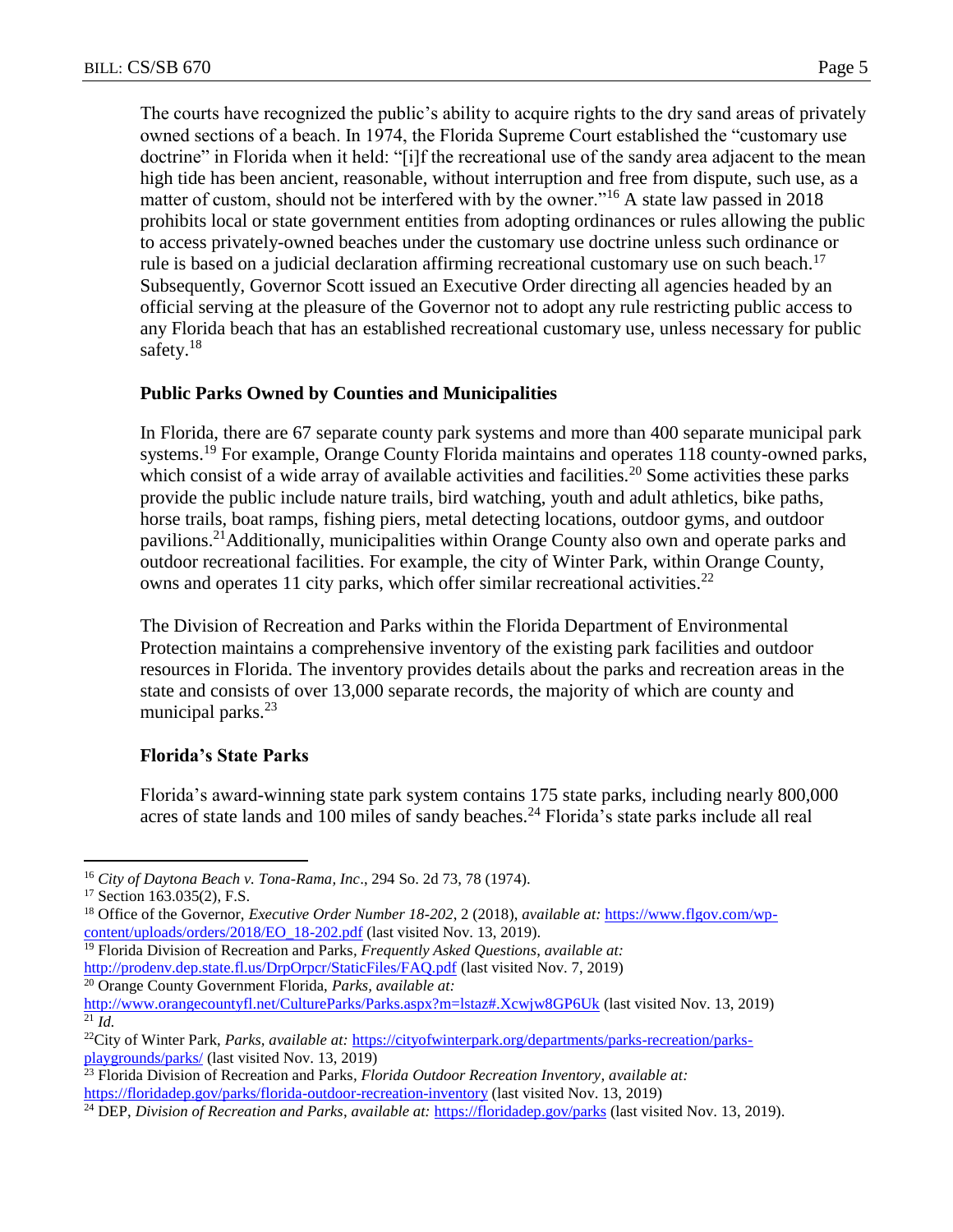property in the state of Florida under the jurisdiction of the Department of Environmental Protection's (DEP) Division of Recreation and Parks (division) or real property, which may come under the division's jurisdiction regardless of its designation.<sup>25</sup> There are numerous designations in Florida's state park system, and examples include state park, state preserve, historic site, archaeological site, botanical site, museum, and culture center.<sup>26</sup> The statutory law governing Florida's state parks is primarily contained in ch. 258, F.S., State Parks and Preserves.

Requirements and prohibitions under ch. 258, F.S., are enforced by DEP and the Fish and Wildlife Conservation Commission's Division of Law Enforcement.<sup>27</sup> The division's regulations contain a rule about fires which prohibits disposing of smoking materials within any park except in designated receptacles.<sup>28</sup>

#### **Laws in Other States**

In 2009, Maine passed a law prohibiting "[smoking] tobacco or any other substance in, on or within 20 feet of a beach, playground, snack bar, group picnic shelter, business facility, enclosed area, public place or restroom in a state park or state historic site."<sup>29</sup> In 2015, Hawaii passed a law prohibiting smoking within its state park system.<sup>30</sup> In 2018, New Jersey banned smoking at public parks and beaches.<sup>31</sup> New Jersey's legislature found that "[t]he prohibition of smoking at public parks and beaches would better preserve and maintain the natural assets of this State by reducing litter and increasing fire safety in those areas, while lessening exposure to secondhand tobacco smoke and providing for a more pleasant park or beach experience for the public<sup>[1,1,132</sup>]

Alaska law prohibits individuals from smoking outdoors "within 10 feet of playground equipment located at a public or private school or a state or municipal park while children are present."<sup>33</sup> Puerto Rico prohibits smoking in "public or private recreational installations."<sup>34</sup> The

 $\overline{a}$ 

<sup>32</sup> N.J. Stat. Ann. § 26:3D-56(e).

<sup>25</sup> Fla. Admin. Code R. 62D-2.013(1).

<sup>26</sup> *Id.*

<sup>&</sup>lt;sup>27</sup> Section 258.601, F.S.

<sup>28</sup> Fla. Admin. Code R. 62D-2.013(3); National Fire Protection Association, Public Education, *Smoking*, *available at:*  <https://www.nfpa.org/Public-Education/By-topic/Top-causes-of-fire/Smoking> (last visited Nov. 13, 2019). The term "smoking materials" is commonly used to refer to cigarettes, pipes, and cigars.

<sup>&</sup>lt;sup>29</sup> Me. Rev. Stat. tit. 22, §§ 1580-E(2) and 1541(6). Under Maine law, "Smoking' includes carrying or having in one's possession a lighted or heated cigarette, cigar or pipe or a lighted or heated tobacco or plant product intended for human consumption through inhalation whether natural or synthetic in any manner or in any form. 'Smoking' includes the use of an electronic smoking device."

<sup>30</sup> Haw. Rev. Stat. Ann. § 184-4.5. "Smoking" is defined in the statute as "inhaling or exhaling upon, burning, or carrying any lit cigarette, cigar, or pipe or the use of an electronic smoking device."

<sup>31</sup> 2018 NJ Sess. Law Serv. Ch. 64, S. 2534 (2018), *available at:* [https://www.njleg.state.nj.us/2018/Bills/PL18/64\\_.PDF](https://www.njleg.state.nj.us/2018/Bills/PL18/64_.PDF) (last visited Nov. 13, 2019). The law defines "smoking" as "the burning of, inhaling from, exhaling the smoke from, or the possession of a lighted cigar, cigarette, pipe or any other matter or substance which contains tobacco or any other matter that can be smoked, or the inhaling or exhaling of smoke or vapor from an electronic smoking device."

 $33$  Alaska Stat. Ann. §§ 18.35.301(c)(1) and 18.35.399(12). Alaska law defines "smoking" as "using an e-cigarette or other oral smoking device or inhaling, exhaling, burning, or carrying a lighted or heated cigar, cigarette, pipe, or tobacco or plant product intended for inhalation."

<sup>34</sup> 24 L.P.R.A. §§ 891 and 892. "Smoking" is defined as "the activity of inhaling and exhaling smoke from [tobacco] and other substances that are lit in cigars, cigarettes, and pipes, and to possess or transport cigars, cigarettes, pipes, and smoking articles while lit and it shall also include the use of the so-called electronic cigarette."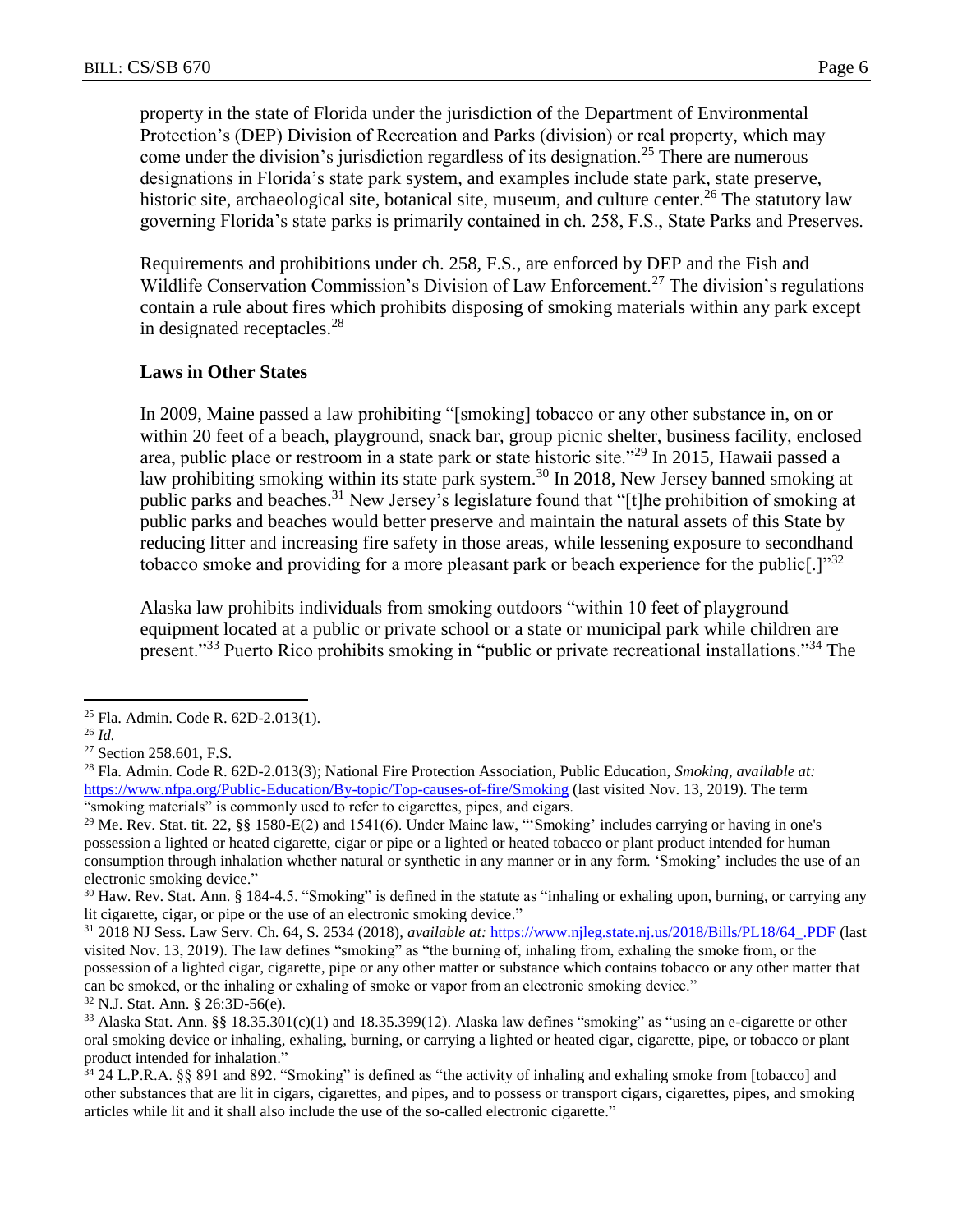definition of public or private recreational installations under Puerto Rico law includes parks.<sup>35</sup> Oklahoma law designates all buildings and other properties owned or operated by the state as nonsmoking, effectively prohibiting smoking at state parks in Oklahoma, except for at any designated outdoor smoking areas.<sup>36</sup>

Oregon's Parks and Recreation Department prohibits smoking tobacco products at park properties but provides exceptions, including smoking in vehicles and at designated campsites.<sup>37</sup> Outside of Florida, many local governments in the United States have restricted or prohibited smoking in public parks.<sup>38</sup>

## **Health and Environmental Concerns**

In 2018, an estimated 16 percent of the adults in Florida were tobacco smokers.<sup>39</sup> Secondhand smoke is generally defined as smoke from burning tobacco products or smoke that is exhaled by a tobacco smoker.<sup>40</sup> Tobacco smoke contains over 7,000 chemicals, including hundreds that are toxic and up to 69 that are known to cause cancer.<sup>41</sup> Exposure to secondhand smoke can cause numerous health problems and has been causally linked to cancer and other fatal diseases.<sup>42</sup> Studies suggest that secondhand smoke in crowded outdoor areas can cause concentrations of air contaminants comparable to those caused by indoor smoking.<sup>43</sup>

Another significant issue with tobacco smoking in natural areas is litter consisting of used cigarette filters, commonly known as cigarette butts. Cigarette butts are typically comprised mainly of cellulose acetate, a plastic-like material that can take years to decompose.<sup>44</sup> It is

<https://academic.oup.com/jpubhealth/article/40/3/527/4110319?guestAccessKey=5947c328-fd75-4b6c-acfe-28f989c4c639> (last visited Nov. 13, 2019); James Repace, *Benefits of Smoke-free Regulations in Outdoor Settings: Beaches, Golf Courses, Parks, Patios and in Motor Vehicles*, 34 WM MITCHELL L. REV. 1621, 1622–1624 (2008), *available at:*

 $\overline{a}$ <sup>35</sup> 24 L.P.R.A. § 891.

<sup>36</sup> Okla. Stat. Ann. tit. 21, § 1247(B).

<sup>37</sup> Or. Admin. R. 736-010-0040(8)(j).

<sup>38</sup> American Nonsmokers' Rights Foundation, *Municipalities with Smokefree Park Laws* (2017), *available at:* [https://no](https://no-smoke.org/wp-content/uploads/pdf/SmokefreeParks.pdf)[smoke.org/wp-content/uploads/pdf/SmokefreeParks.pdf](https://no-smoke.org/wp-content/uploads/pdf/SmokefreeParks.pdf) (last visited Nov. 13, 2019). This document lists local governments in the U.S. that have created laws that restrict or prohibit smoking in public parks within their jurisdiction. <sup>39</sup> United Health Foundation, America's Health Rankings, *Annual Report*, *available at:*

<https://www.americashealthrankings.org/explore/annual/measure/Smoking/state/FL> (last visited Nov. 13, 2019). <sup>40</sup> Center for Disease Control and Prevention, *Secondhand Smoke (SHS) Facts*, *available at:* 

[https://www.cdc.gov/tobacco/data\\_statistics/fact\\_sheets/secondhand\\_smoke/general\\_facts/index.htm](https://www.cdc.gov/tobacco/data_statistics/fact_sheets/secondhand_smoke/general_facts/index.htm) (last visited Nov. 13, 2019).

<sup>41</sup> *Id*.; U.S. Department of Health and Human Services, *The Health Consequences of Smoking—50 Years of Progress: A Report of the Surgeon General*, 148 (2014), *available at:* [https://www.surgeongeneral.gov/library/reports/50-years-of](https://www.surgeongeneral.gov/library/reports/50-years-of-progress/full-report.pdf)[progress/full-report.pdf](https://www.surgeongeneral.gov/library/reports/50-years-of-progress/full-report.pdf) (last visited Nov. 13, 2019).

<sup>42</sup> U.S. Department of Health and Human Services, *The Health Consequences of Smoking—50 Years of Progress: A Report of the Surgeon General*, 7 (2014); Center for Disease Control and Prevention, *Secondhand Smoke (SHS) Facts*, *available at:*  [https://www.cdc.gov/tobacco/data\\_statistics/fact\\_sheets/secondhand\\_smoke/general\\_facts/index.htm](https://www.cdc.gov/tobacco/data_statistics/fact_sheets/secondhand_smoke/general_facts/index.htm) (last visited Nov. 13, 2019).

<sup>43</sup> Nipapun Kungskulniti et al., *Secondhand Smoke Point-Source Exposures Assessed By Particulate Matter At Two Popular Public Beaches in Thailand*, 40 J. PUBLIC HEALTH 3, 527–532 (2017), *available at:*

<https://www.publichealthlawcenter.org/sites/default/files/resources/tclc-symposium-repace.pdf> (last visited Nov. 13, 2019). <sup>44</sup> NOAA, National Ocean Service, *What Is the Most Common Form of Ocean Litter? available at:* 

<https://oceanservice.noaa.gov/facts/most-common-ocean-litter.html> (last visited Nov. 13, 2019); Bonanomi, Giuliano et al., *Cigarette Butt Decomposition and Associated Chemical Changes Assessed by 13C CPMAS NMR*, 10 PLOS ONE 1 e0117393,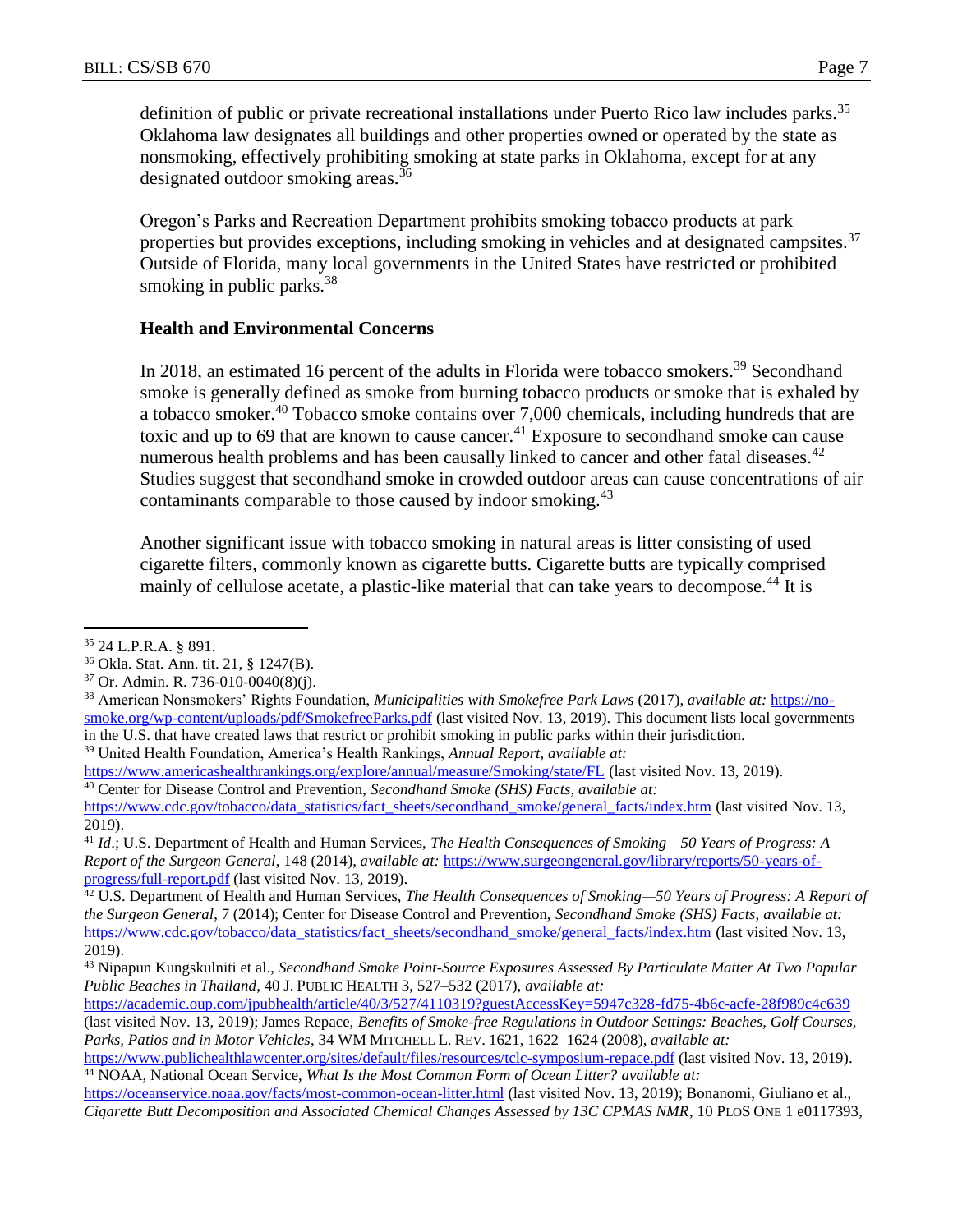estimated that of the roughly 6 trillion cigarettes smoked annually worldwide, up to two-thirds of the cigarette butts are discarded as litter.<sup>45</sup> Furthermore, cigarette butts contain hazardous substances, and studies have shown these are potentially toxic to animals.<sup>46</sup>

Under Florida law, it is illegal to discard any tobacco product as litter.<sup>47</sup> Discarding a cigarette butt would constitute a noncriminal infraction, punishable by a penalty of \$100 in addition to any court-ordered litter pickup or other commensurate labor.<sup>48</sup> However, barriers such as resource constraints or lack of cooperation can lead to the inadequate enforcement of litter-related laws.<sup>49</sup>

Fires are another significant issue regarding smoking tobacco in public parks. The Legislature has found that cigarettes are the leading cause of fire deaths in Florida and the nation.<sup>50</sup> Florida law requires that cigarettes sold in the state meet standards for reduced ignition propensity.<sup>51</sup> In addition to the risk of fires in buildings, Florida generally has a year-round risk of wildfire.<sup>52</sup> Cigarettes or other smoking materials can cause wildfires when discarded as litter. Data from the United States Forest Service shows that a significant number of wildfires were started by "smoking" between 1992 and 2015.<sup>53</sup> The Florida Forest Service is reporting an increased risk of wildfires for areas of northwestern Florida in the aftermath of Hurricane Michael, due to factors such as increased fuel loadings and reduced access for fire mitigation equipment.<sup>54</sup>

## **III. Effect of Proposed Changes:**

**Section 1** changes the title of part II of ch. 386, F.S., from "INDOOR AIR: SMOKING AND VAPING" to "SMOKING AND VAPING."

[http://tweb.cjcu.edu.tw/journal/2015\\_03\\_04\\_11\\_23\\_24.114.pdf](http://tweb.cjcu.edu.tw/journal/2015_03_04_11_23_24.114.pdf) (last visited Nov. 13, 2019); Stephanie L. Wright, *Bioaccumulation and Biological Effects of Cigarette Litter in Marine Worms*, 2015 SCI. REP. 5: 14119, 1 (2015), *available at:* <https://www.ncbi.nlm.nih.gov/pmc/articles/PMC4569891/> (last visited Nov. 13, 2019).

 $\overline{a}$ 2 (2015), *available at:* <https://www.ncbi.nlm.nih.gov/pmc/articles/PMC4307979/pdf/pone.0117393.pdf> (last visited Nov. 13, 2019).

<sup>45</sup> World Health Organization, *Tobacco and Its Environmental Impact: An Overview*, 24 (2017) *available at:* [https://apps.who.int/iris/bitstream/handle/10665/255574/9789241512497-](https://apps.who.int/iris/bitstream/handle/10665/255574/9789241512497-eng.pdf;jsessionid=8E8DFDA81D9C76448B2C9EAD445BC784?sequence=1)

[eng.pdf;jsessionid=8E8DFDA81D9C76448B2C9EAD445BC784?sequence=1](https://apps.who.int/iris/bitstream/handle/10665/255574/9789241512497-eng.pdf;jsessionid=8E8DFDA81D9C76448B2C9EAD445BC784?sequence=1) (last visited Nov. 13, 2019); Thomas E. Novotny and Elli Slaughter, *Tobacco Product Waste: An Environmental Approach to Reduce Tobacco Waste*, 1 CURR. ENVIRON. HEALTH REP. 3: 208–216, 208 (2014), *available at* <https://www.ncbi.nlm.nih.gov/pmc/articles/PMC4129234/> (last visited Nov. 13, 2019).

<sup>46</sup> Wenjau Lee and Chih Chun Lee, *Developmental Toxicity of Cigarette Butts - An Underdeveloped Issue*, 113 ECOTOXICOLOGY AND ENVIRON. SAFETY 362-368, 362–363, 367 (2015), *available at:*

<sup>&</sup>lt;sup>47</sup> Section 403.413(2)(d) and (f), (4), F.S.

<sup>48</sup> Section 403.413(6)(a), F.S. Littering is a noncriminal infraction if the litter does not exceed 15 pounds in weight or 27 cubic feet in volume.

<sup>49</sup> Keep America Beautiful, *Enforcement and Prosecution Guide 2018*, 13–19 (2018), *available at:*

[https://www.kab.org/sites/default/files/Enforcement\\_and\\_Prosecution\\_Guide\\_Final.pdf](https://www.kab.org/sites/default/files/Enforcement_and_Prosecution_Guide_Final.pdf) (last visited Nov. 13, 2019).

<sup>50</sup> Section 633.142(2)(a), F.S.

<sup>51</sup> Section 633.142, F.S.

<sup>52</sup> Florida Department of Agriculture and Consumer Services, Wildland Fire, *Prevention*, *available at:*  <https://www.freshfromflorida.com/Divisions-Offices/Florida-Forest-Service/Wildland-Fire> (last visited Nov. 13, 2019).

<sup>53</sup> Karen C. Short, *Spatial Wildfire Occurrence Data For the United States*, *1992-2015* (2017), *available at:* <https://www.fs.usda.gov/rds/archive/Product/RDS-2013-0009.4/> (last visited Nov. 13, 2019). The data can be viewed by

clicking on the file labeled "RDS-2013-0009.4\_ACCDB.zip," and viewing the column labeled "STAT\_CAUSE\_DESCR." <sup>54</sup> Jim Karels, Director, Florida Forest Service, Presentation to the Florida Senate Environment and Natural Resources Committee, January 8, 2019, *Hurricane Michael Impacts, Actions and Needs*, slides 14-16, 18 (2019).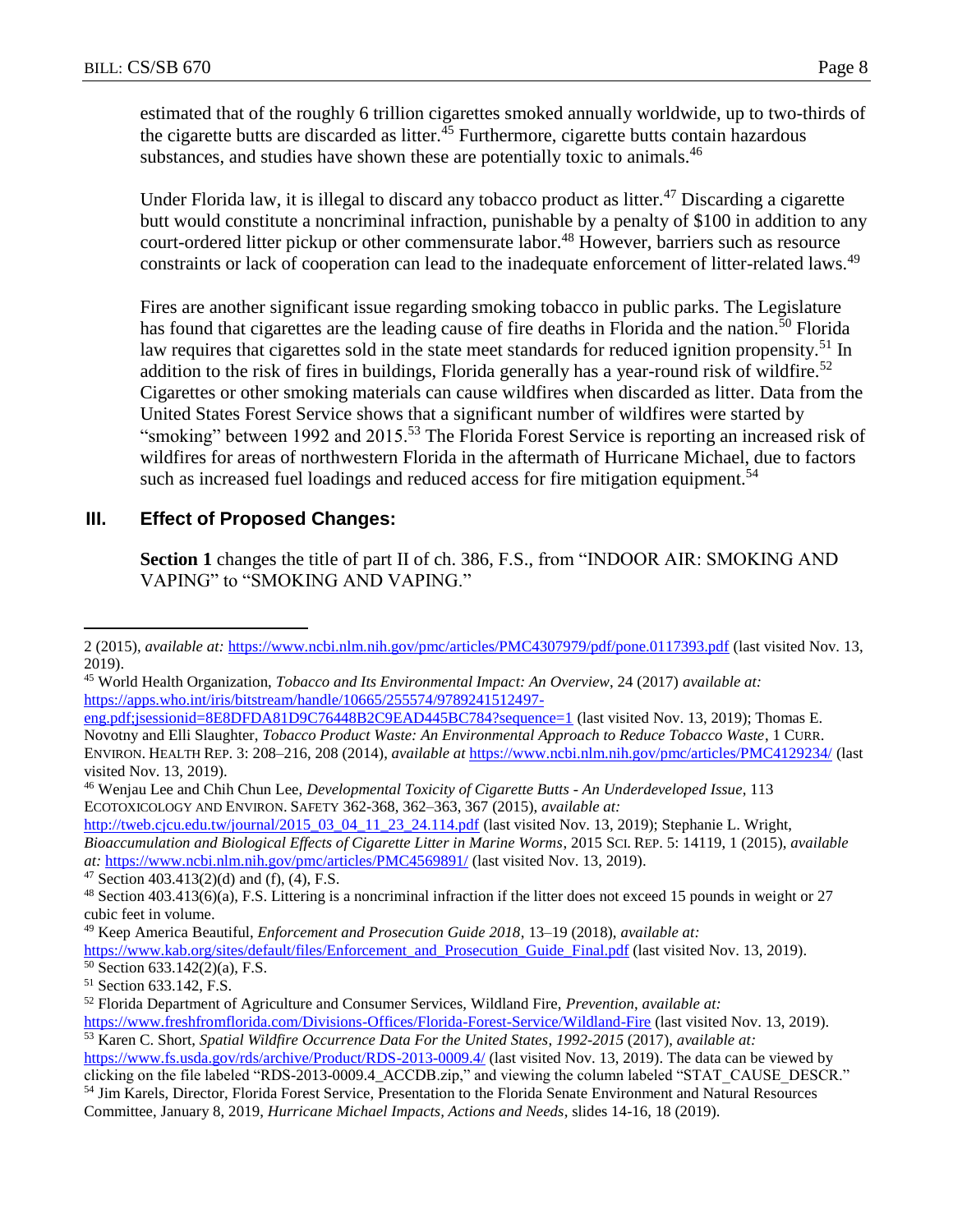**Section 2** amends s. 386.201, F.S., to provide that the short title of part II of ch. 386, F.S. is renamed the "Florida Clean Air Act," and removes the reference to "indoor" air in the current title.

**Section 3** amends s. 386. 209, F.S., to provide counties and municipalities the authority to further restrict smoking within the boundaries of any public beach or park they own. Under the bill, municipalities may also able to restrict smoking on county beaches and in parks located within their jurisdiction, as long as a restriction doesn't conflict with a county ordinance. Given the existing definition of "smoking" in ch. 386, F.S., the bill allows counties and municipalities to further restrict the ability for any person to inhale, exhale, burn, carry, or possess any lighted tobacco product, including cigarettes, cigars, pipe tobacco, or any other lighted tobacco product, at a public beach or park.

**Section 4** creates s. 386.2095, F.S., which prohibits smoking within the boundaries of a state park. This provision will be enforced by the DEP and the Fish and Wildlife Commission's (FWC) Division of Law Enforcement. The DEP will establish rules and penalties in regards to the smoking prohibition.

**Section 5** amends s. 381.84, F.S., to account for the name change described in section 1 of the bill. The "Florida Clean Indoor Air Act" referenced in the tobacco education and use prevention program statute is renamed the "Florida Clean Air Act."

**Section 6** amends s. 386.211, F.S., to account for the name change described in section 1 of the bill. The "Florida Clean Indoor Air Act" referenced in the public announcements in mass transportation terminals statute is renamed the "Florida Clean Air Act."

**Section 7** states that the act will take effect on July 1, 2020.

## **IV. Constitutional Issues:**

A. Municipality/County Mandates Restrictions:

None.

B. Public Records/Open Meetings Issues:

None.

C. Trust Funds Restrictions:

None.

D. State Tax or Fee Increases:

None.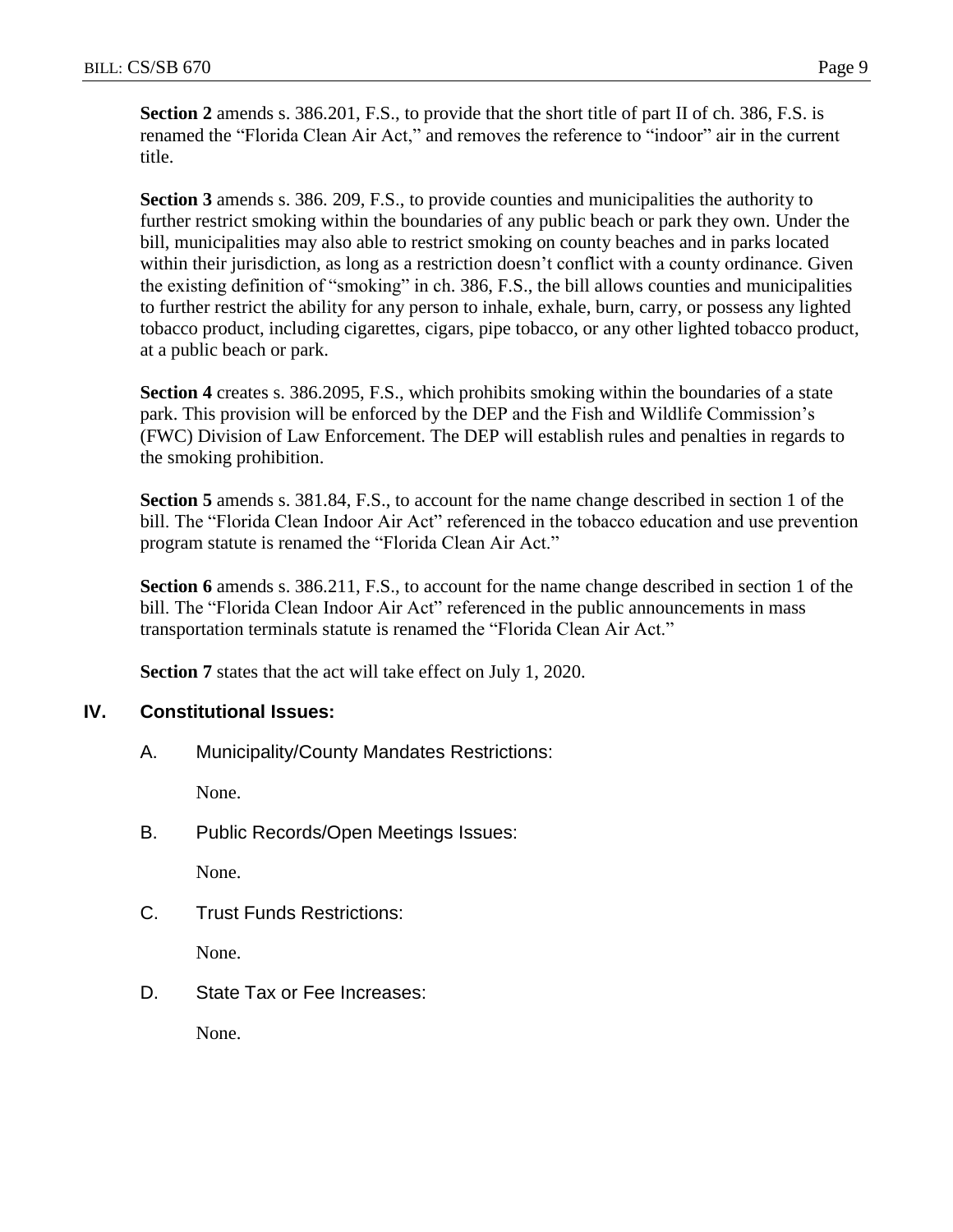## E. Other Constitutional Issues:

None.

## **V. Fiscal Impact Statement:**

A. Tax/Fee Issues:

None.

## B. Private Sector Impact:

Visitors to county and municipal-owned beaches and parks and state parks who violate smoking restrictions may be subject to the applicable fines or civil penalty for such violations.

C. Government Sector Impact:

County and municipal governments that opt to restrict smoking within the boundaries of public beaches and parks may incur indeterminate expenses related to enacting and enforcing such restrictions.

To the extent smoking restrictions deter or encourage visitation of a county, municipal, or state park, the government sector may experience fluctuation in revenues generated by a public beach or park admittance fee.

State parks may see an increase in the number of fines that are assessed for violations of the smoking prohibition. Such fines are paid to the FWC and deposited in the State Game Trust Fund, pursuant to s. 258.008(1), F.S. Thus, the bill may increase revenue for the FWC's State Game Trust Fund.

The DEP may incur costs to adopt rules to implement the prohibition of smoking in state parks. The DEP and the FWC's Division of Law Enforcement may incur additional costs to enforce the prohibition of smoking in state parks.

## **VI. Technical Deficiencies:**

None.

## **VII. Related Issues:**

There is no definition for "public beach" or "public park" in ch. 386, F.S., so it may not be clear exactly which areas may be subject to the bill's optional prohibition on smoking.

Although this bill specifically deals with "smoking," counties are currently allowed to impose more restrictive regulation on the use of vapor-generating devices under s. 386.209, F.S.